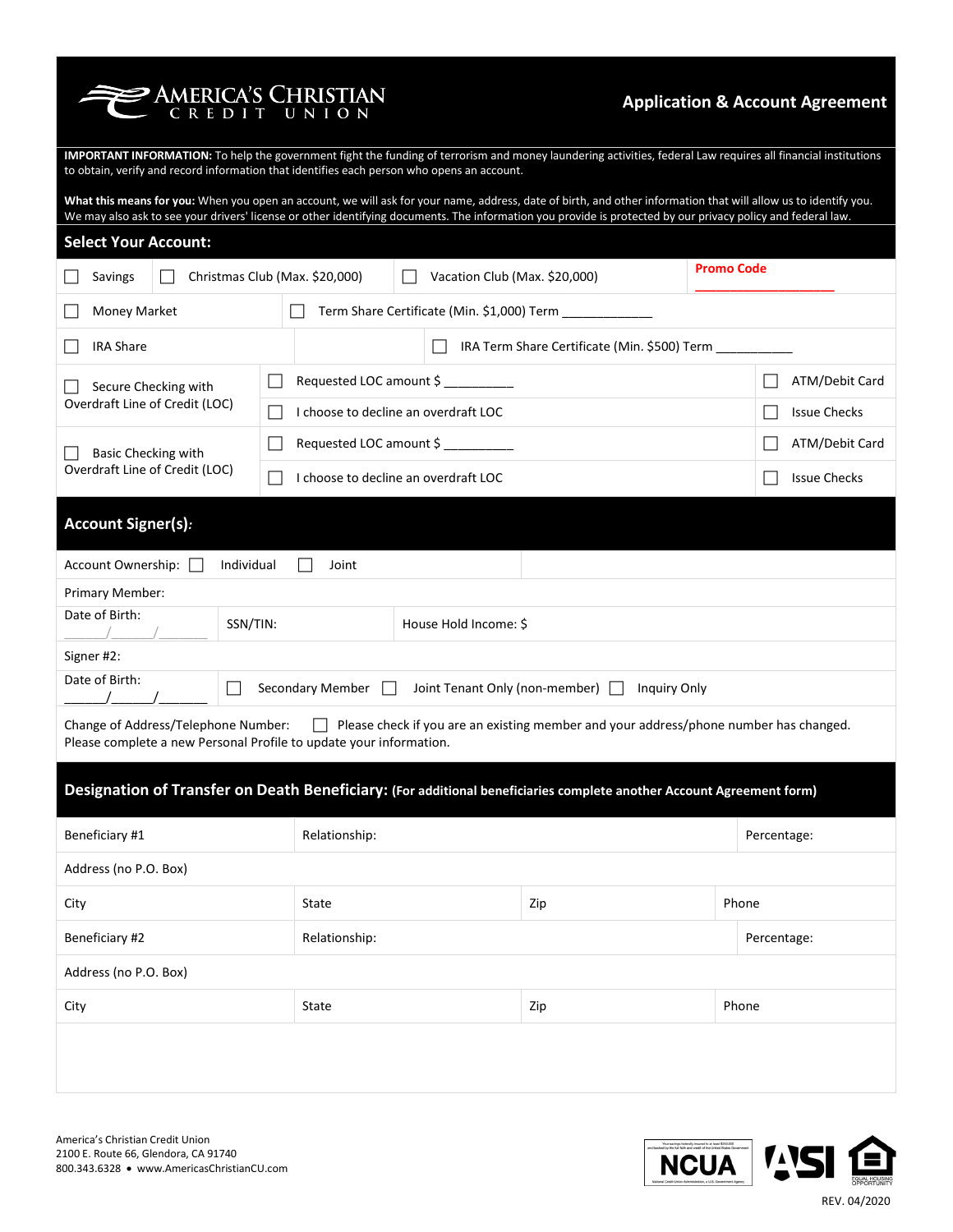| <b>Overdraft Protection</b>                                                                                                                                                                                                                                                                                                                                                                                                                                                                                                                                                                                                                                                                                                                                                                                                                                                                                                                                                                                                                                                                                                                                          |                                                  |       |       |                       |  |  |
|----------------------------------------------------------------------------------------------------------------------------------------------------------------------------------------------------------------------------------------------------------------------------------------------------------------------------------------------------------------------------------------------------------------------------------------------------------------------------------------------------------------------------------------------------------------------------------------------------------------------------------------------------------------------------------------------------------------------------------------------------------------------------------------------------------------------------------------------------------------------------------------------------------------------------------------------------------------------------------------------------------------------------------------------------------------------------------------------------------------------------------------------------------------------|--------------------------------------------------|-------|-------|-----------------------|--|--|
| Transfer Overdraft Protection (TOP) is an optional service that helps you avoid overdrafts and returned items on your checking account by using<br>the funds from another account for overdraft protection. Subject to the provisions of the Terms and Conditions, if any action taken with regard<br>to your checking account results in the account becoming overdrawn, you can authorize ACCU to make a transfer from another account, in the<br>order specified, together with any related fees by listing the accounts below: (a VISA credit card may not be used for TOP)                                                                                                                                                                                                                                                                                                                                                                                                                                                                                                                                                                                      |                                                  |       |       |                       |  |  |
| 1.                                                                                                                                                                                                                                                                                                                                                                                                                                                                                                                                                                                                                                                                                                                                                                                                                                                                                                                                                                                                                                                                                                                                                                   | 2.                                               | 3.    | 4.    |                       |  |  |
| W-9 Request for Taxpayer Identification Number and Certification<br>(Primary member's name and tax identification number will be used for tax reporting)<br>By signing below, I certify under penalties of perjury that:<br>(1) the Taxpayer Identification Number (TIN)/Social Security Number shown on this form is my correct TIN; (2) I am not subject to backup<br>withholding because: (a) I am exempt from backup withholding (and have written "Exempt" after my TIN on the TIN blank), or (b) I have not<br>been notified by the Internal Revenue Service (IRS) that I am subject to backup withholding as a result of a failure to report all interest or<br>dividends, or (c) the IRS has informed me that I am no longer subject to backup withholding; and (3) I am a U.S. person (including a U.S.<br>resident alien). FATCA reporting does not apply.<br>Certification instructions. You must cross out item 2 above if you have been notified by the IRS that you are currently subject to backup<br>withholding because you have failed to report all interest and dividends on your tax return. The Internal Revenue Service does not require your |                                                  |       |       |                       |  |  |
| consent to any provision of this document other than certifications required to avoid backup withholding.<br>Primary Member's Signature:                                                                                                                                                                                                                                                                                                                                                                                                                                                                                                                                                                                                                                                                                                                                                                                                                                                                                                                                                                                                                             |                                                  |       |       | Date: $\frac{1}{2}$ / |  |  |
| <b>Agreement and Authorization:</b>                                                                                                                                                                                                                                                                                                                                                                                                                                                                                                                                                                                                                                                                                                                                                                                                                                                                                                                                                                                                                                                                                                                                  |                                                  |       |       |                       |  |  |
| By signing below I/we hereby apply for membership with America's Christian Credit Union (ACCU) or certify I/we are existing members and<br>agree that the account(s) and/or services shall be governed by the terms and conditions set forth herein the Credit Union's Disclosure(s), with<br>which I/we have been provided and I/we agree to conform to the bylaws and amendments thereof. I/we authorize ACCU to check my/our credit<br>history, as well as obtain and provide additional credit information to and from others. I/we understand that membership is contingent on<br>satisfactory account verification. I/we understand that joint account owners will have the same privileges as the primary account owner. I/we<br>agree that I/we will have the option of opening additional accounts verbally or electronically unless stated otherwise in writing. Under penalty<br>of perjury, I/we certify that the information provided on this form is true, correct, and complete.                                                                                                                                                                      |                                                  |       |       |                       |  |  |
| Primary Member:                                                                                                                                                                                                                                                                                                                                                                                                                                                                                                                                                                                                                                                                                                                                                                                                                                                                                                                                                                                                                                                                                                                                                      |                                                  |       |       | Date:                 |  |  |
| Joint Signer (if applicable):                                                                                                                                                                                                                                                                                                                                                                                                                                                                                                                                                                                                                                                                                                                                                                                                                                                                                                                                                                                                                                                                                                                                        |                                                  |       |       | Date:                 |  |  |
|                                                                                                                                                                                                                                                                                                                                                                                                                                                                                                                                                                                                                                                                                                                                                                                                                                                                                                                                                                                                                                                                                                                                                                      |                                                  |       |       |                       |  |  |
|                                                                                                                                                                                                                                                                                                                                                                                                                                                                                                                                                                                                                                                                                                                                                                                                                                                                                                                                                                                                                                                                                                                                                                      | This area is for credit union use only.<br>ACCT# | ACCT# |       | ACCT#                 |  |  |
| CIF#                                                                                                                                                                                                                                                                                                                                                                                                                                                                                                                                                                                                                                                                                                                                                                                                                                                                                                                                                                                                                                                                                                                                                                 |                                                  |       |       |                       |  |  |
| Approved by                                                                                                                                                                                                                                                                                                                                                                                                                                                                                                                                                                                                                                                                                                                                                                                                                                                                                                                                                                                                                                                                                                                                                          | Title                                            |       | Date: |                       |  |  |
| Disclosures are provided to the member, in person, when the account is opened or mailed if the member is not present.<br>Truth in Savings Disclosure   Account Security Disclosure   Privacy Disclosures   Fee Disclosure   Courtesy Pay Application                                                                                                                                                                                                                                                                                                                                                                                                                                                                                                                                                                                                                                                                                                                                                                                                                                                                                                                 |                                                  |       |       |                       |  |  |